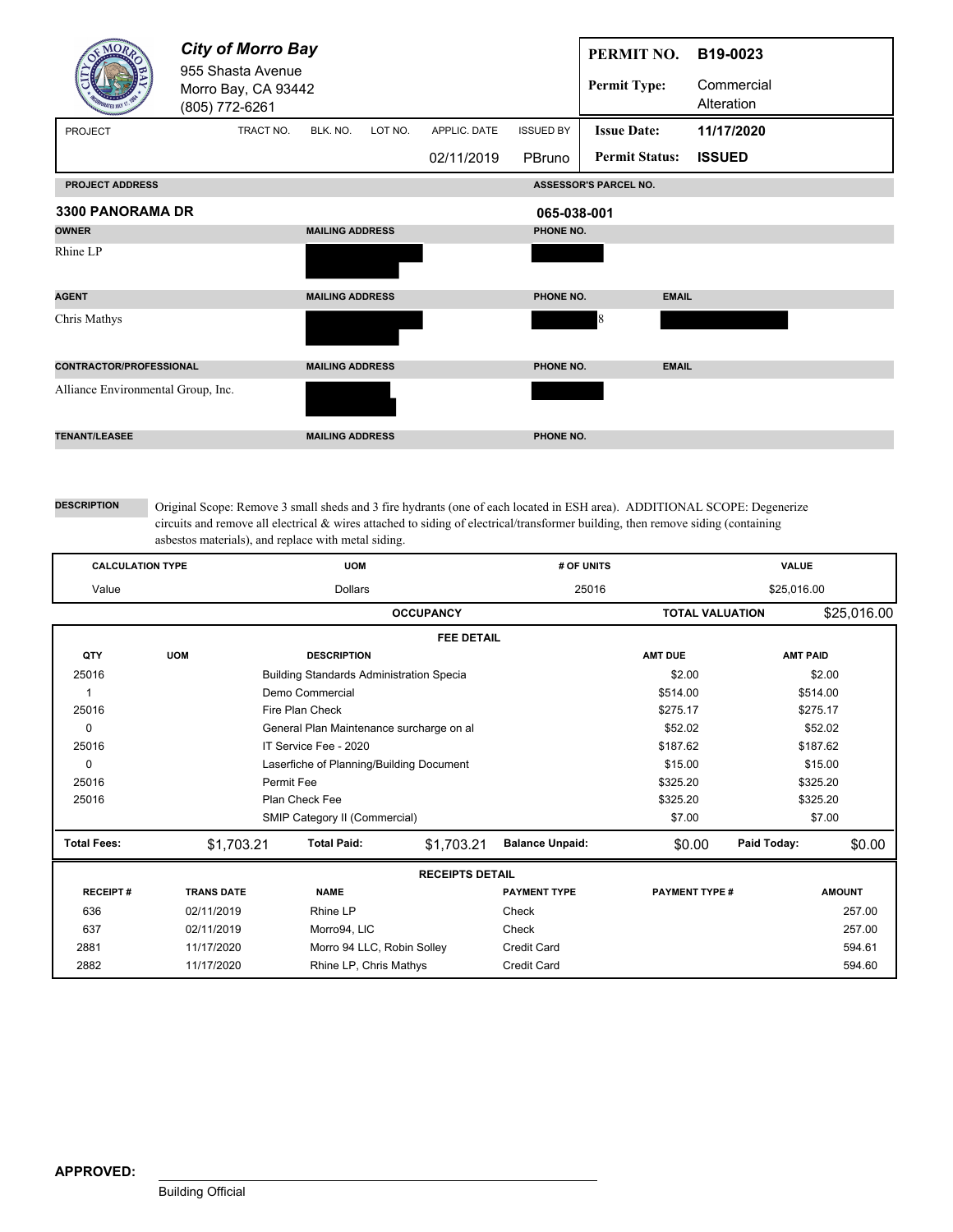|                                    | <b>City of Morro Bay</b><br>955 Shasta Avenue<br>Morro Bay, CA 93442<br>(805) 772-6261 |                        |         |              |                  | PERMIT NO.<br><b>Permit Type:</b> | B19-0023<br>Commercial<br>Alteration |
|------------------------------------|----------------------------------------------------------------------------------------|------------------------|---------|--------------|------------------|-----------------------------------|--------------------------------------|
| PROJECT                            | TRACT NO.                                                                              | BLK. NO.               | LOT NO. | APPLIC. DATE | <b>ISSUED BY</b> | <b>Issue Date:</b>                | 11/17/2020                           |
|                                    |                                                                                        |                        |         | 02/11/2019   | PBruno           | <b>Permit Status:</b>             | <b>ISSUED</b>                        |
| <b>PROJECT ADDRESS</b>             |                                                                                        |                        |         |              |                  | ASSESSOR'S PARCEL NO.             |                                      |
| <b>3300 PANORAMA DR</b>            |                                                                                        |                        |         |              | 065-038-001      |                                   |                                      |
| <b>OWNER</b>                       |                                                                                        | <b>MAILING ADDRESS</b> |         |              | PHONE NO.        |                                   |                                      |
| Rhine LP                           |                                                                                        |                        |         |              |                  |                                   |                                      |
| <b>AGENT</b>                       |                                                                                        | <b>MAILING ADDRESS</b> |         |              | PHONE NO.        | <b>EMAIL</b>                      |                                      |
| <b>Edward Gallegos</b>             |                                                                                        |                        |         |              |                  |                                   |                                      |
| CONTRACTOR/PROFESSIONAL            |                                                                                        | <b>MAILING ADDRESS</b> |         |              | PHONE NO.        | <b>EMAIL</b>                      |                                      |
| Alliance Environmental Group, Inc. |                                                                                        |                        |         |              |                  |                                   |                                      |
| <b>TENANT/LEASEE</b>               |                                                                                        | <b>MAILING ADDRESS</b> |         |              | PHONE NO.        |                                   |                                      |

| <b>CALCULATION TYPE</b> |                   | <b>UOM</b>                                      |                        | # OF UNITS             | <b>VALUE</b>    |                                        |          |  |  |  |  |
|-------------------------|-------------------|-------------------------------------------------|------------------------|------------------------|-----------------|----------------------------------------|----------|--|--|--|--|
| Value                   |                   | <b>Dollars</b>                                  |                        | 25016                  | \$25,016.00     |                                        |          |  |  |  |  |
|                         |                   | <b>OCCUPANCY</b>                                | <b>TOTAL VALUATION</b> | \$50,032.00            |                 |                                        |          |  |  |  |  |
|                         | <b>FEE DETAIL</b> |                                                 |                        |                        |                 |                                        |          |  |  |  |  |
| QTY                     | <b>UOM</b>        | <b>DESCRIPTION</b>                              |                        | <b>AMT DUE</b>         | <b>AMT PAID</b> |                                        |          |  |  |  |  |
| 25016                   |                   | <b>Building Standards Administration Specia</b> |                        |                        | \$2.00          |                                        | \$2.00   |  |  |  |  |
| 1                       |                   | Demo Commercial                                 |                        |                        | \$514.00        |                                        | \$514.00 |  |  |  |  |
| 25016                   |                   | Fire Plan Check                                 |                        | \$275.17               |                 | \$275.17                               |          |  |  |  |  |
| 0                       |                   | General Plan Maintenance surcharge on al        |                        | \$52.02                | \$52.02         |                                        |          |  |  |  |  |
| 25016                   |                   | IT Service Fee - 2020                           | \$187.62               | \$187.62               |                 |                                        |          |  |  |  |  |
| 0                       |                   | Laserfiche of Planning/Building Document        |                        | \$15.00                | \$15.00         |                                        |          |  |  |  |  |
| 25016                   |                   | Permit Fee                                      |                        | \$325.20               | \$325.20        |                                        |          |  |  |  |  |
| 25016                   |                   | Plan Check Fee                                  |                        | \$325.20<br>\$325.20   |                 |                                        |          |  |  |  |  |
|                         |                   | SMIP Category II (Commercial)                   |                        |                        | \$7.00          |                                        | \$7.00   |  |  |  |  |
| <b>Total Fees:</b>      | \$1,703.21        | <b>Total Paid:</b>                              | \$1,703.21             | <b>Balance Unpaid:</b> | \$0.00          | Paid Today:                            | \$0.00   |  |  |  |  |
|                         |                   |                                                 | <b>RECEIPTS DETAIL</b> |                        |                 |                                        |          |  |  |  |  |
| <b>RECEIPT#</b>         | <b>TRANS DATE</b> | <b>NAME</b>                                     |                        | <b>PAYMENT TYPE</b>    |                 | <b>PAYMENT TYPE #</b><br><b>AMOUNT</b> |          |  |  |  |  |
| 636                     | 02/11/2019        | Rhine LP                                        |                        | Check                  |                 |                                        | 257.00   |  |  |  |  |
| 637                     | 02/11/2019        | Morro94, LIC                                    |                        | Check                  |                 |                                        | 257.00   |  |  |  |  |
| 2881                    | 11/17/2020        | Morro 94 LLC, Robin Solley                      |                        | <b>Credit Card</b>     |                 |                                        | 594.61   |  |  |  |  |
| 2882                    | 11/17/2020        | Rhine LP, Chris Mathys                          |                        | <b>Credit Card</b>     |                 |                                        | 594.60   |  |  |  |  |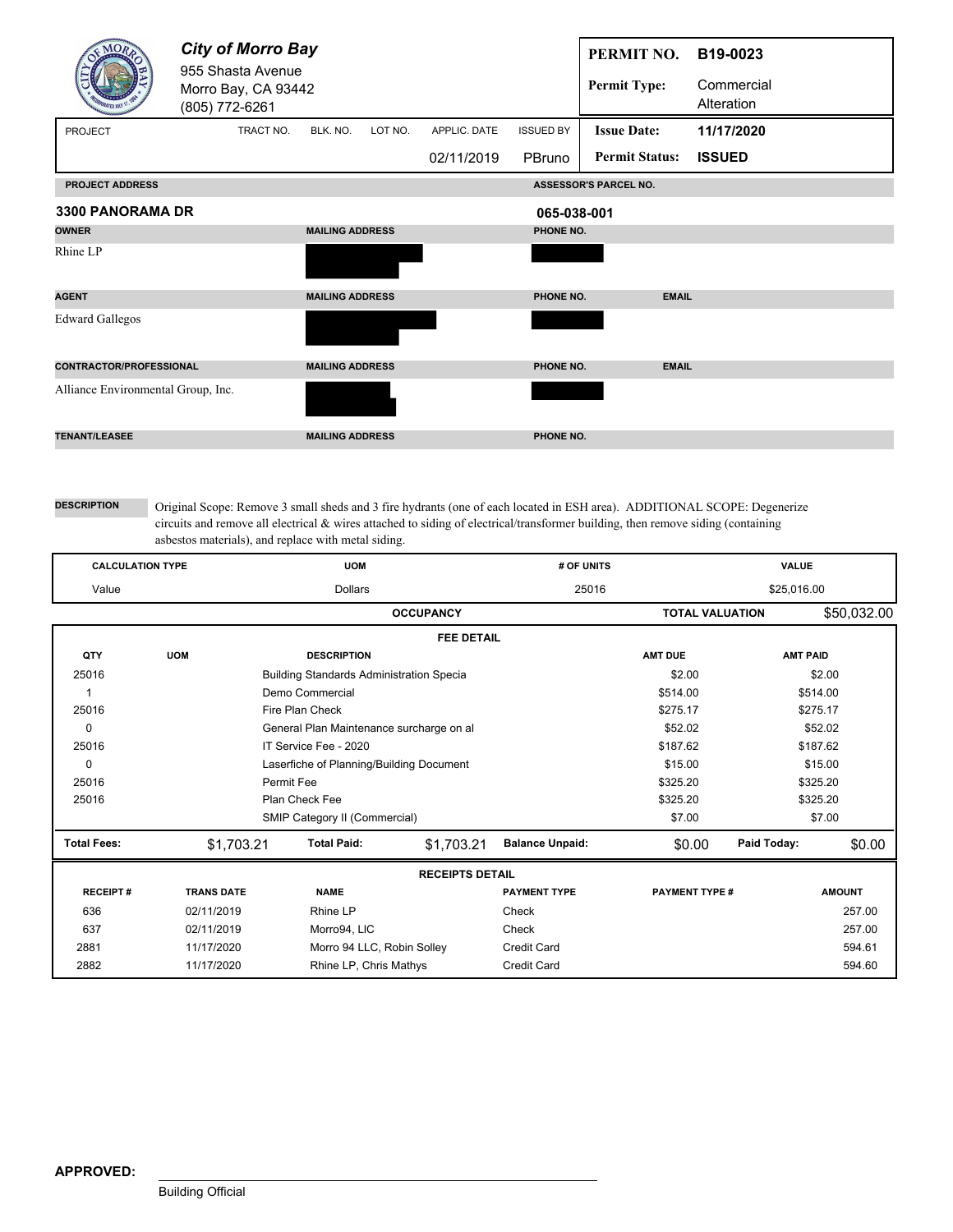|                                    | <b>City of Morro Bay</b><br>955 Shasta Avenue<br>Morro Bay, CA 93442<br>(805) 772-6261 |                        |         |              |                  | PERMIT NO.<br><b>Permit Type:</b> | B19-0023<br>Commercial<br>Alteration |  |
|------------------------------------|----------------------------------------------------------------------------------------|------------------------|---------|--------------|------------------|-----------------------------------|--------------------------------------|--|
| PROJECT                            | TRACT NO.                                                                              | BLK. NO.               | LOT NO. | APPLIC. DATE | <b>ISSUED BY</b> | <b>Issue Date:</b>                | 11/17/2020                           |  |
|                                    |                                                                                        |                        |         | 02/11/2019   | PBruno           | <b>Permit Status:</b>             | <b>ISSUED</b>                        |  |
| <b>PROJECT ADDRESS</b>             |                                                                                        |                        |         |              |                  | ASSESSOR'S PARCEL NO.             |                                      |  |
| <b>3300 PANORAMA DR</b>            |                                                                                        | 065-038-001            |         |              |                  |                                   |                                      |  |
| <b>OWNER</b>                       |                                                                                        | <b>MAILING ADDRESS</b> |         |              | PHONE NO.        |                                   |                                      |  |
| Morro 94, LLC, Robin Solley        |                                                                                        |                        |         |              |                  |                                   |                                      |  |
| <b>AGENT</b>                       |                                                                                        | <b>MAILING ADDRESS</b> |         |              | PHONE NO.        | <b>EMAIL</b>                      |                                      |  |
| Chris Mathys                       |                                                                                        |                        |         |              |                  |                                   |                                      |  |
| <b>CONTRACTOR/PROFESSIONAL</b>     |                                                                                        | <b>MAILING ADDRESS</b> |         |              | PHONE NO.        | <b>EMAIL</b>                      |                                      |  |
| Alliance Environmental Group, Inc. |                                                                                        |                        |         |              |                  |                                   |                                      |  |
| <b>TENANT/LEASEE</b>               |                                                                                        | <b>MAILING ADDRESS</b> |         |              | PHONE NO.        |                                   |                                      |  |

| <b>CALCULATION TYPE</b> |                   | <b>UOM</b>                                      |            | # OF UNITS                            | VALUE                 |                 |               |  |  |  |  |
|-------------------------|-------------------|-------------------------------------------------|------------|---------------------------------------|-----------------------|-----------------|---------------|--|--|--|--|
| Value                   |                   | <b>Dollars</b>                                  |            | 25016                                 | \$25,016.00           |                 |               |  |  |  |  |
|                         |                   | <b>OCCUPANCY</b>                                |            | \$75,048.00<br><b>TOTAL VALUATION</b> |                       |                 |               |  |  |  |  |
|                         | <b>FEE DETAIL</b> |                                                 |            |                                       |                       |                 |               |  |  |  |  |
| QTY                     | <b>UOM</b>        | <b>DESCRIPTION</b>                              |            |                                       | <b>AMT DUE</b>        | <b>AMT PAID</b> |               |  |  |  |  |
| 25016                   |                   | <b>Building Standards Administration Specia</b> |            |                                       | \$2.00                |                 | \$2.00        |  |  |  |  |
| 1                       |                   | Demo Commercial                                 |            |                                       | \$514.00              |                 | \$514.00      |  |  |  |  |
| 25016                   |                   | Fire Plan Check                                 |            |                                       | \$275.17              | \$275.17        |               |  |  |  |  |
| $\mathbf 0$             |                   | General Plan Maintenance surcharge on al        | \$52.02    | \$52.02                               |                       |                 |               |  |  |  |  |
| 25016                   |                   | IT Service Fee - 2020                           | \$187.62   | \$187.62                              |                       |                 |               |  |  |  |  |
| 0                       |                   | Laserfiche of Planning/Building Document        | \$15.00    | \$15.00                               |                       |                 |               |  |  |  |  |
| 25016                   |                   | Permit Fee                                      |            | \$325.20                              | \$325.20              |                 |               |  |  |  |  |
| 25016                   |                   | Plan Check Fee                                  |            | \$325.20                              |                       | \$325.20        |               |  |  |  |  |
|                         |                   | SMIP Category II (Commercial)                   |            |                                       | \$7.00                |                 | \$7.00        |  |  |  |  |
| <b>Total Fees:</b>      | \$1,703.21        | <b>Total Paid:</b>                              | \$1,703.21 | <b>Balance Unpaid:</b>                | \$0.00                | Paid Today:     | \$0.00        |  |  |  |  |
| <b>RECEIPTS DETAIL</b>  |                   |                                                 |            |                                       |                       |                 |               |  |  |  |  |
| <b>RECEIPT#</b>         | <b>TRANS DATE</b> | <b>NAME</b>                                     |            | <b>PAYMENT TYPE</b>                   | <b>PAYMENT TYPE #</b> |                 | <b>AMOUNT</b> |  |  |  |  |
| 636                     | 02/11/2019        | <b>Rhine LP</b>                                 |            | Check                                 |                       |                 | 257.00        |  |  |  |  |
| 637                     | 02/11/2019        | Morro94, LIC                                    |            | Check                                 |                       |                 | 257.00        |  |  |  |  |
| 2881                    | 11/17/2020        | Morro 94 LLC, Robin Solley                      |            | <b>Credit Card</b>                    |                       |                 | 594.61        |  |  |  |  |
| 2882                    | 11/17/2020        | Rhine LP, Chris Mathys                          |            | <b>Credit Card</b>                    |                       |                 | 594.60        |  |  |  |  |